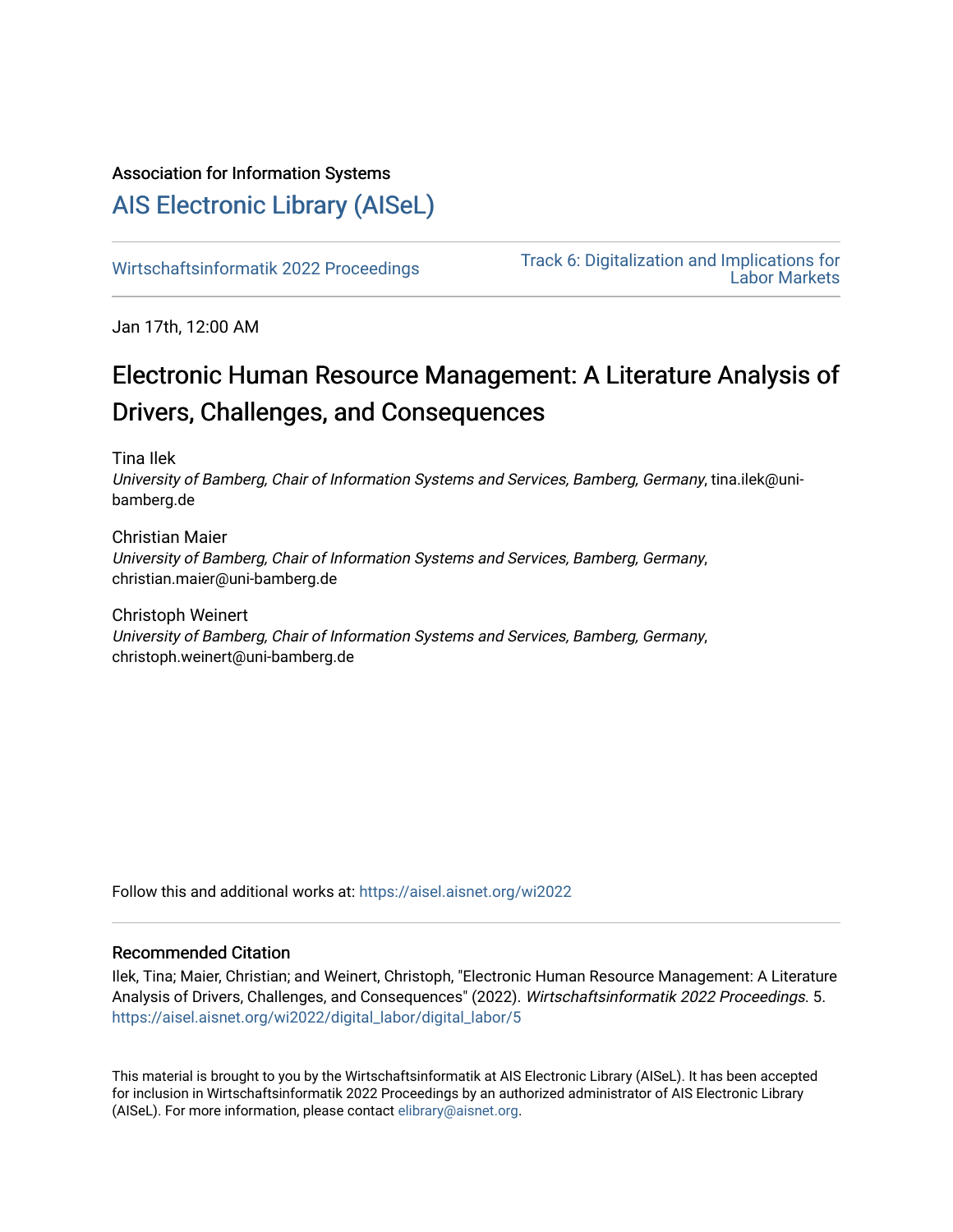# Electronic Human Resource Management: A Literature Analysis of Drivers, Challenges, and Consequences

Tina Ilek<sup>1</sup>, Christian Maier<sup>1</sup> and Christoph Weinert<sup>1</sup>

<sup>1</sup> University of Bamberg, Chair of Information Systems and Services, Bamberg, Germany {tina.ilek,christian.maier,christoph.weinert}@uni-bamberg.de

Abstract. There have been significant changes in how human resources (HR) are managed in the last decade. Electronic Human Resource Management (e-HRM) systems are implemented to support the HR organization digitally. However, e-HRM projects fail frequently. This requires attention as e-HRM systems are essential for organizations to drive the digitalization of HR and thereby ensure competitiveness. The reasons for project failure are unclearly defined project drivers and improperly handled challenges. Furthermore, the consequences of e-HRM are often not well understood and communicated. Therefore, we assume a lack of comprehensive understanding of drivers, challenges, and consequences of e-HRM concerning the organization and the individual. Thus, we analyze the last ten years of e-HRM research and use a structured way to identify eleven drivers, twelve challenges, and twenty consequences of e-HRM. We cluster these findings in an e-HRM synthesis and contribute to e-HRM research by providing avenues for future research on e-HRM success.

Keywords: e-HRM, Human Resource Digitalization, Literature Review

## 1 Introduction

Recent developments elevate the necessity to review the way human resources (HR) are managed. Those developments include the global demographic change [1, 2] leading to a workforce with different demands, and the Covid-19 pandemic accelerates digitalization [3]. Many organizations implement digitalization strategies in various business processes, including the HR process, where electronic human resource management (e-HRM) systems are introduced. The HR process has long been treated as a support process that does not contribute to the organization's critical success. In contrast to other departments like marketing or controlling, HR departments are comparable less digitized [4]. However, organizations recently recognized the enormous potential to digitalize the HR process [5]. Organizations start e-HRM projects that aim to replace isolated HR applications, e.g., payroll management in Microsoft Excel with integrated e-HRM systems, to compete in the war for talents [6].

However, e-HRM projects tend to frequently fail [7]. A study shows that only 7% of the failed e-HRM projects happened because of technical issues. Most failures occurred due to unclear project drivers, poor communication to the workforce or stakeholders, poor project management, and challenges during the transition [8]. As

<sup>17</sup>th International Conference on Wirtschaftsinformatik, February 2022, Nürnberg, Germany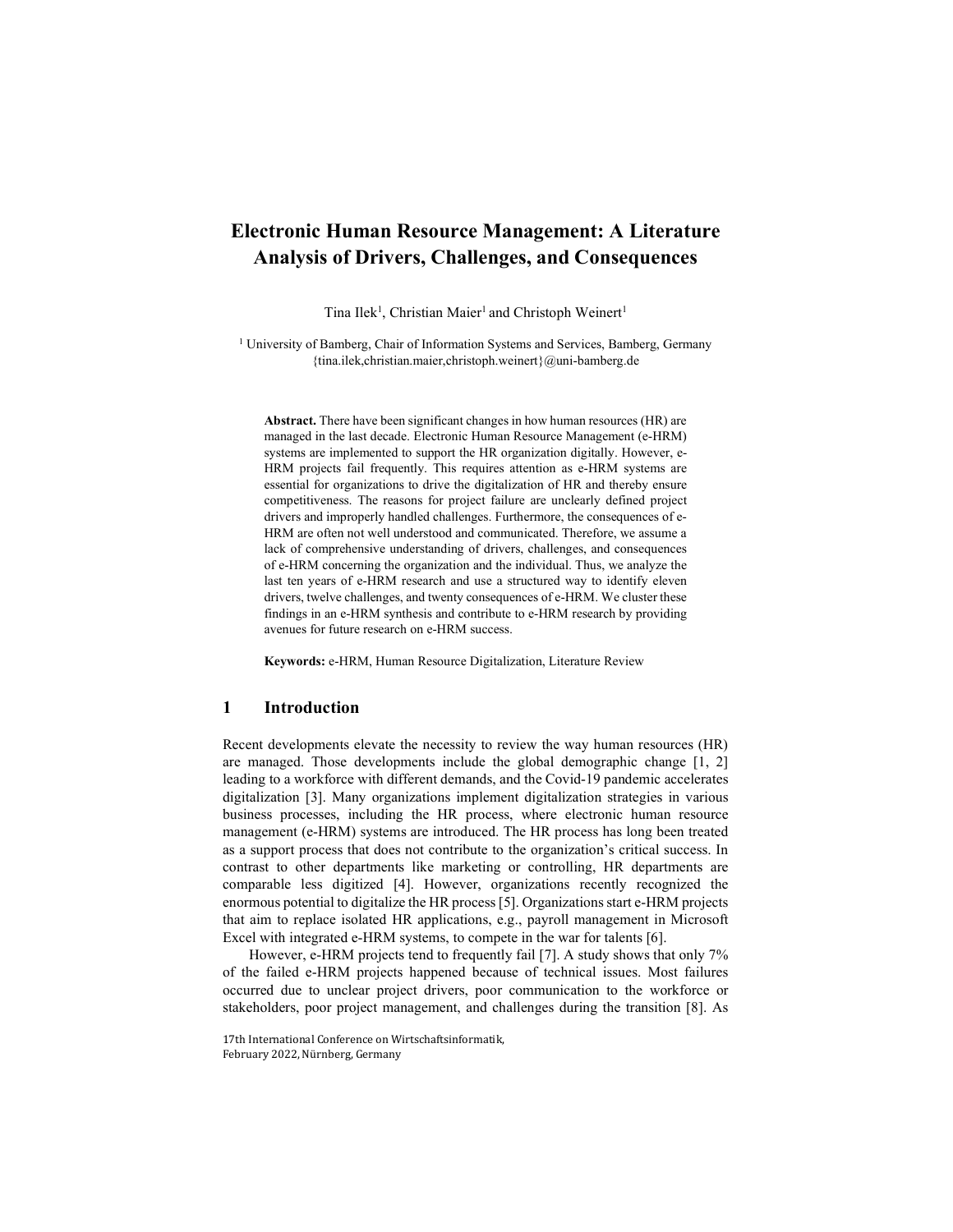firms tend to have a limited view of their specific e-HRM use case, they lack a comprehensive understanding of e-HRM during the digitalization of HR processes. To build up this comprehensive understanding, it is first essential to recognize the drivers of e-HRM. Drivers are those circumstances that intensify the need to use e-HRM, e.g., demographic changes [3] or the influence of the Covid-19 pandemic on digitalization. Second, e-HRM implementations are challenged by inevitable technical, individual, and organizational disruptions. One practical indication outlines the necessity of alignment between IT resources and human resources, as an absence of alignment induces the risk of not meeting the firm's strategic goals [1]. Third, previous studies show that implementing specific e-HRM solutions can lead to several consequences, which are possible positive and negative outcomes for individuals and organizations. For example, e-HRM increases service quality and leads to cost reduction [9], decreased job satisfaction, poor e-HRM system quality, and increased fluctuations [10]. Hence, we lack a coherent understanding of what drives organizations to implement e-HRM, what challenges organizations and their employees face when using e-HRM, and what consequences e-HRM brings for them. A coherent understanding of such drivers, challenges, and consequences of e-HRM is needed to reduce project failure. So, the research question of this paper is: *What are the drivers, challenges, and consequences* of e-HRM?

The current studies either focus on drivers, challenges, or consequences of e-HRM [11, 12] and are often limited to specific e-HRM systems, e.g., e-recruiting. On the other hand, research demands an e-HRM synthesis that summarizes the actual status of e-HRM research [13, 14]. This is needed for practitioners to evaluate e-HRM implementations regarding their organizational, technical, and individual influence. Researchers, on the other hand, receive future research avenues alongside our key findings. The remainder of this paper is structured as follows. The following section describes the background of this research and defines e-HRM. Following the research methodology is presented. We then summarize the literature review results and synthesize e-HRM, including drivers, challenges, and consequences. Finally, the paper concludes with a discussion of the results and implications for research.

## 2 Research background

e-HRM: Once just a technology that supports the HR function, e-HRM journeys to an entire collection of best practices supported by various tools. Early research considers e-HRM as a possibility to implement HR strategies using web technologies [15]. Thereby, e-HRM covers systems that support various HR functions. The operative HR function uses e-payroll or e-time management, whereby relational HR is supported by e-manager support systems or ex-employee support systems [16, 17]. Finally, e-HRM systems such as e-recruitment, e-compensation, or e-training [16, 17] support transformational HR functions. The outlined examples of e-HRM systems supporting various HR functions reflect the variety of e-HRM. Based on those previous understandings of e-HRM, we consider e-HRM as systems that support operative, relational and transformational HR functions.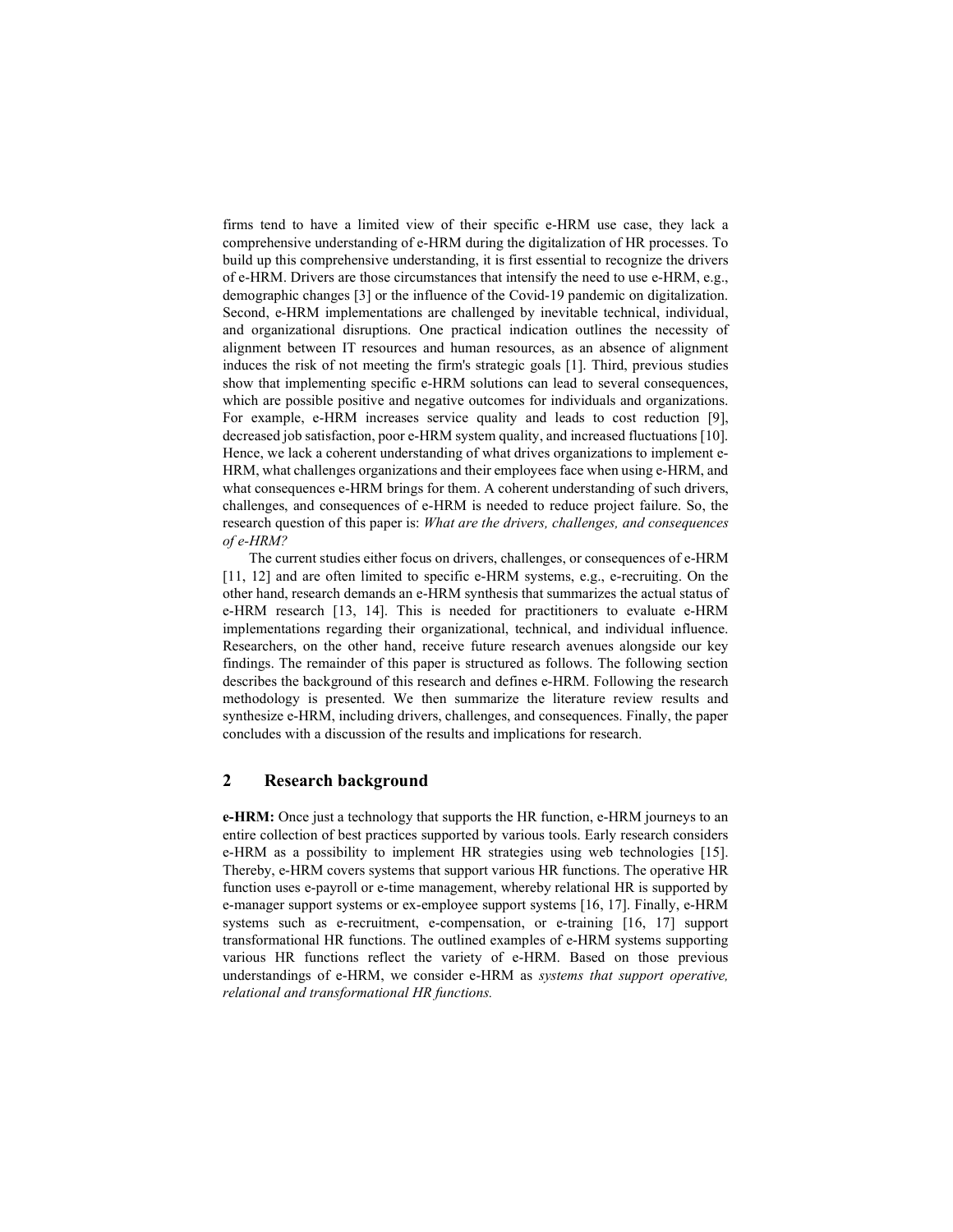Drivers, challenges, and consequences: All e-HRM systems and implementation projects are influenced by specific drivers that face different challenges and lead to various consequences [7, 17]. Thereby drivers are those circumstances that intensify the need to use e-HRM, e.g., demographic changes [3] or delineate organizational goals, e.g., cost savings [7]. Understanding the drivers supports the understanding of e-HRM implementation decisions taken by organizations. Outlining the possible challenges assists in early considering of possible scenarios disrupting e-HRM implementations. Finally, an understanding of the consequences of e-HRM supports generating a general understanding of possible positive and negative outcomes of e-HRM. Therefore, understanding e-HRM and its influence on organizations and individuals requires consideration of e-HRM drivers, challenges, and consequences.

Organizational, individual, and technical: The organization mainly drives E-HRM implementation decisions [10, 18]. On the contrary, the challenges that tackle e-HRM implementations and the consequences of e-HRM usage affect the organization and technical aspects [19, 20] and the individual [3, 13]. Therefore, providing a comprehensive understanding of e-HRM requires the inclusion of organizational, technical, and individual aspects.

# 3 Methodology

We follow a grounded-theory-based literature approach to identify drivers, challenges, and consequences of e-HRM based on previously published papers [21]. The methodology of grounded-theory suits our research question as it supports a more integrated and fruitful theory emergence [21]. This will facilitate a structured understanding and a new holistic perspective on e-HRM. Recent reviews that provide an overview of a specific research field have widely used this methodology [22–25]. Therefore, we select and review papers dealing with e-HRM unveiling different drivers, challenges, and consequences of e-HRM. The methodology is conducted alongside five steps: define, search, select, analyze, and present [21, 24]. The remainder of this section describes the first four steps. The final step, present, is part of section 4.

In the *define* step, we appoint appropriate sources, select suiting search terms and define the inclusion criteria for the literature [21]. As literature sources, we select the AIS Senior Scholars' Basket journals as they reflect the top-ranked journals in IS research. To broaden the research results, we also select those journals from the '50 Journals used in FT Research Rank' [26] that belong to the subject areas 'HR' and 'Operations & IS' as they offer a range of case studies undertaken in the research field of e-HRM. In addition, we select respected and highly ranked journals in IS or HR disciplines [27] as they provide an economic perspective. Finally, we also select proceedings from ICIS, ECIS, and HICSS.

The inclusion criteria are defined in this first step. We decide that we only include articles that focus on e-HRM concerning the definition of e-HRM and investigate on [28]drivers, challenges, and consequences of e-HRM. In addition, we decide that the articles must not be older than January 2013. This timeframe is chosen to cover the last decade as digitalization of e-HRM was not very frequent earlier [5]. As it needs two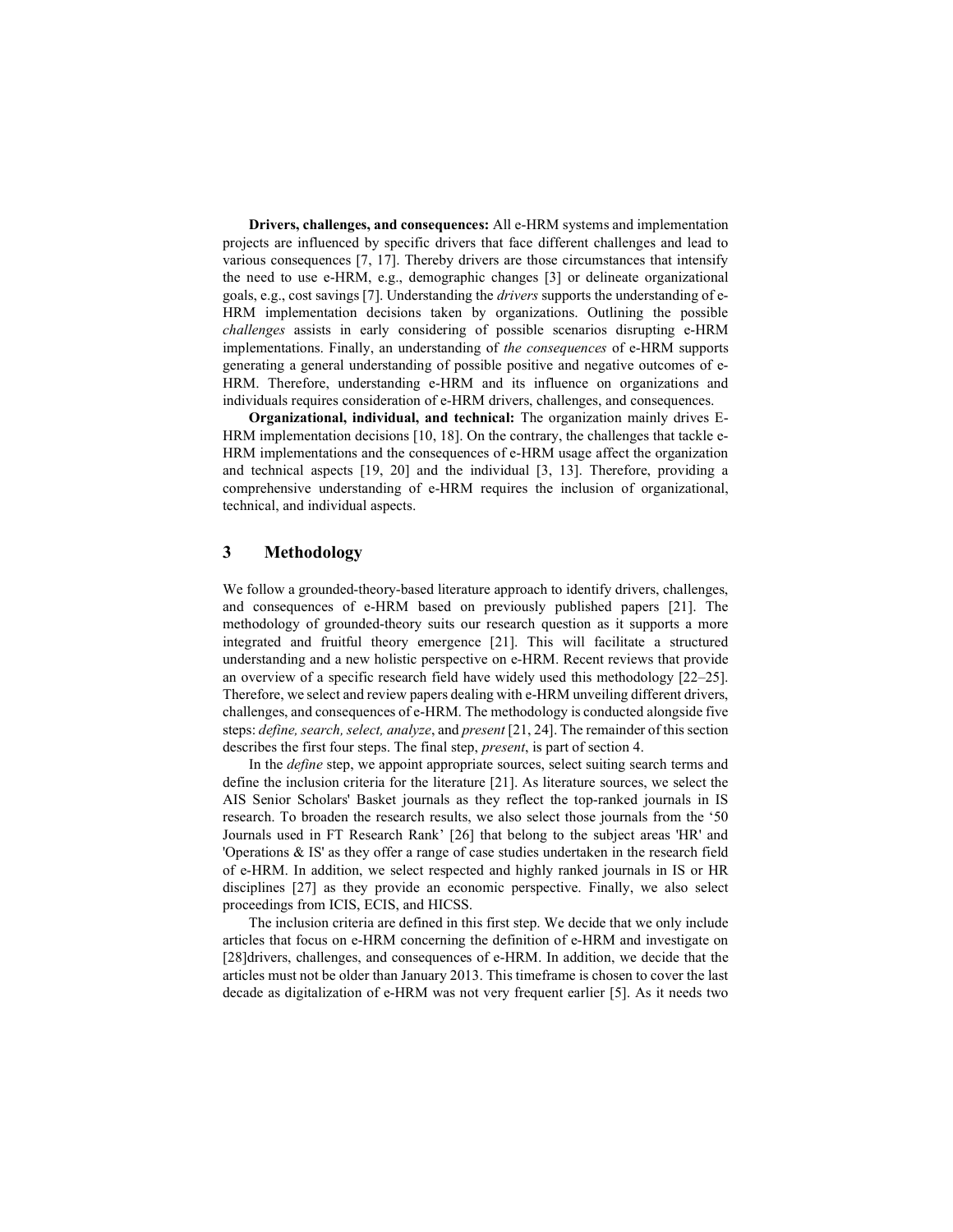years of maturity until an e-HRM reaches a fruitful research zone [18], we subtract these two years from the defined research timeframe. The articles must include at least one of the keywords 'HRM Systems', 'HR Digitalization', 'eHRM' or 'E-HRM' in the title, abstract, or keyword fields.

In the search step, we search the 45 journals and proceedings resulting from the define step using the defined keywords and timeframe. The search is executed on the website of each journal separately. In total, our search delivers 277 articles.

In the select step, we screen the abstracts of the searched 277 articles thoughtfully for hints on drivers, challenges, and consequences of HRM. If the abstracts provide those hints, we then also review the full texts. Only results are included in the final selection if they match the defined inclusion criteria from the define step [21]. To do so, we remove results if they do not deal with drivers, challenges, and consequences of e-HRM but only HRM as a process independent from any technology used. This explained most of the removals. We again eliminated those results that do not reference any driver, challenge, or consequence in the full text. This leads to 15 selected articles.

In the analyze step we make use of our earlier provided definition of e-HRM outlined in the former section. We analyze if the selected literature focuses on one of the e-HRM systems covered by our definition of e-HRM. Finally, we review the selected literature for the three categories driver, challenge, and consequence of e-HRM. Whenever an article refers to or empirically investigates one of these categories, we check if we have already found this finding. If so, we note the source of the finding as further reference. If not, we open a new finding. Furthermore, we decide if the finding effects the organizational, individual, or technical level. Applying this coding process, a list of findings is generated that can be ordered based on several references. In doing so, we highlight those findings that are relevant in research. The results will be presented in the next section.

## 4 Results

#### 4.1 Drivers of e-HRM

The most referenced driver of e-HRM is the intention to make the HR functions more strategic. A more strategic-oriented HR can act as a worthful business partner [30] for other functions. Furthermore, a strategically oriented HR department is needed to ensure a company's long-term success [13] and foster the implementation of strategic HR management [1]. The second most referenced driver of e-HRM is the goal to improve HR operational performance. By implementing e-HRM systems, firms want to ease the operational work, e.g., payroll processing [19] for their HR staff. As a result, HR can finish their operational work faster, move their attention to more strategic tasks, and drive operational efficiency [3]. Digitalization plays an essential role in driving e-HRM. Supporting HR with state-of-the-art technology [11] like erecruiting or e-social media solutions is critical to reach the right audience and perform better in strategic HR Management [1]. Cost savings summarize all savings reachable when implementing e-HRM. This covers the reduction of transactional costs [9, 18] but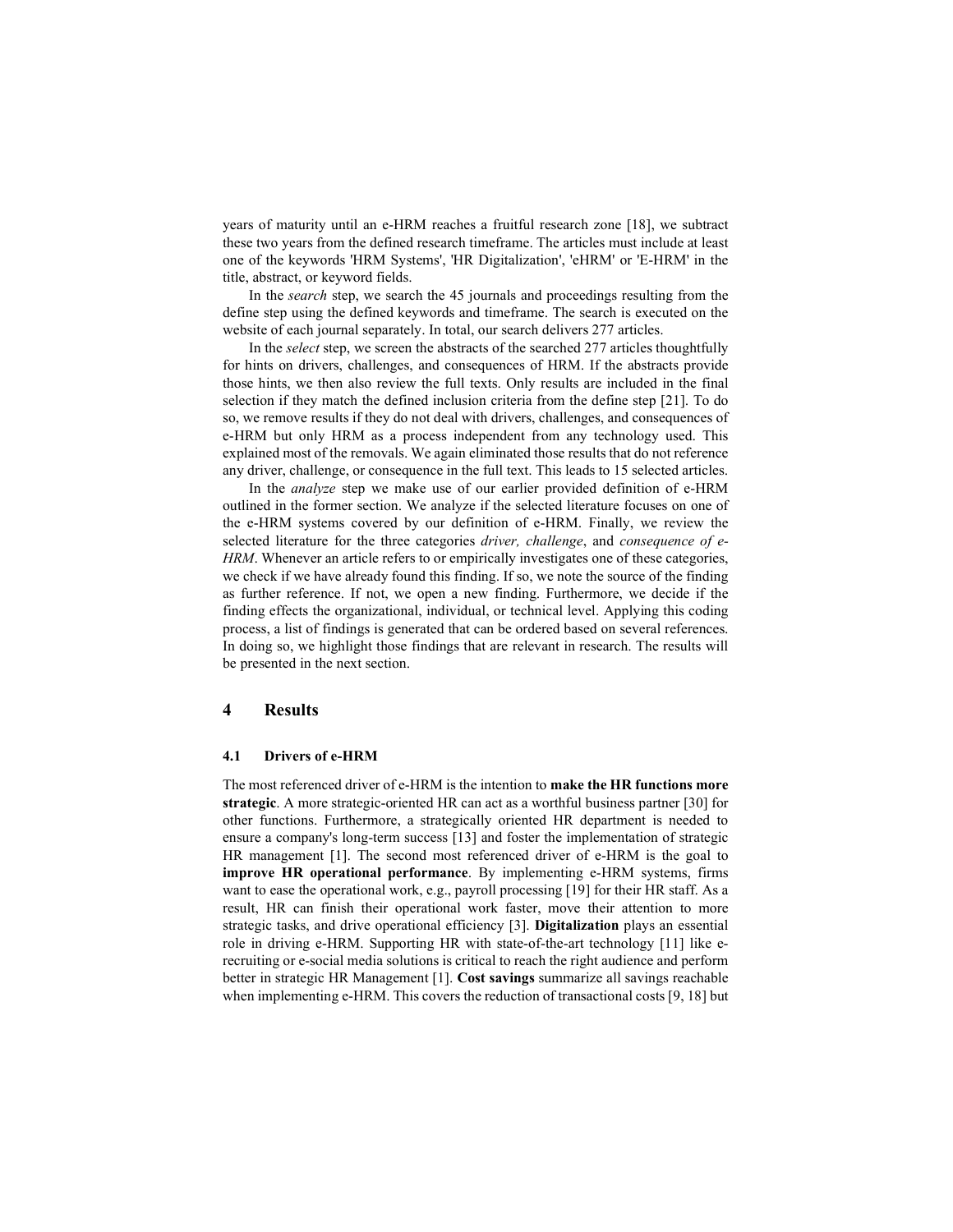also savings due to the reduction of HR headcount [18], leading to higher financial performance over time [13]. Improving the overall company performance is another driver of e-HRM. Overall company performance references a company's ability to react to a changing environment fast [1] and their openness to applying state-of-the-art technologies [11]. The ongoing globalization drives the need for e-HRM solutions. Organizations work in subsidiaries across the globe, incorporating different local policies and ethical values [20] in their HR processes. In addition, due to global interaction, the competitive markets are closer than ever, enforcing to ongoing evolute the HR function [18]. By implementing e-HRM, firms want to improve the employees' working conditions. To do so, organizations can, e.g., provide more transparent talent management applications or provide solutions for virtual teamwork [30]. Finally, improving the working conditions can increase job satisfaction [9]. Another driver of e-HRM is improving talent management and winning the "Talent War". In times of limited labor staff and companies competing for resources, intelligent e-recruiting systems can support finding the right resources [11]. Once found, e-HRM supports employee development, motivation, and empowerment and thus ensures employee retaining [1]. With the New Work movement and the influence of Covid-19 on formerly existing working procedures, firms see another driver of e-HRM. The changing nature of jobs [30] and the increasing importance of virtual teams and telework [3] drive the need to provide flexible working solutions to stay competitive in the labor market. Implementing e-HRM solutions is also driven by the goal to improve internal and external communication. Thereby, the internal communication between HR and employees or managers and employees shall be fostered [2]. Also, communication to external stakeholders can be improved using e-social media [30]. Finally, the changes in demography drive the role of e-HRM. Companies have to react to an aging workforce [1] using solutions to develop their staff strategically. The older workforce demands workplace flexibility, but firms also have to meet the expectations of millennials and Generation Z [3].

#### 4.2 Challenges of e-HRM

Especially when introducing e-HRM, the biggest challenge is commonly handling user acceptance, resistance to change, and people of every age. Every change also e-HRM and its influence on employees' tasks can lead to resistance to change [20]. Especially if the system is not perfectly fitting the functional or design requirements of the employees, this can cause a lack of user acceptance [19, 20]. As human behavioral research shows, also age plays a role in accepting change and adopting new technologies [19]. This challenges a firm to actively drive change management to reach broad user acceptance within the entire workforce. When applying e-HRM practices, firms must ensure end-user support to reach system acceptance and operability. This includes training [7, 20] and a helpdesk [14] before the start of usage and during the lifecycle of such a system. Unlike other organizational units, HR departments do hard in adopting new technologies  $[3, 10]$ . This is a challenge as the implementation of e-HRM causes tremendous changes in the competencies required of HR staff [2]. A firm has a business strategy with no strong orientation towards innovation, which will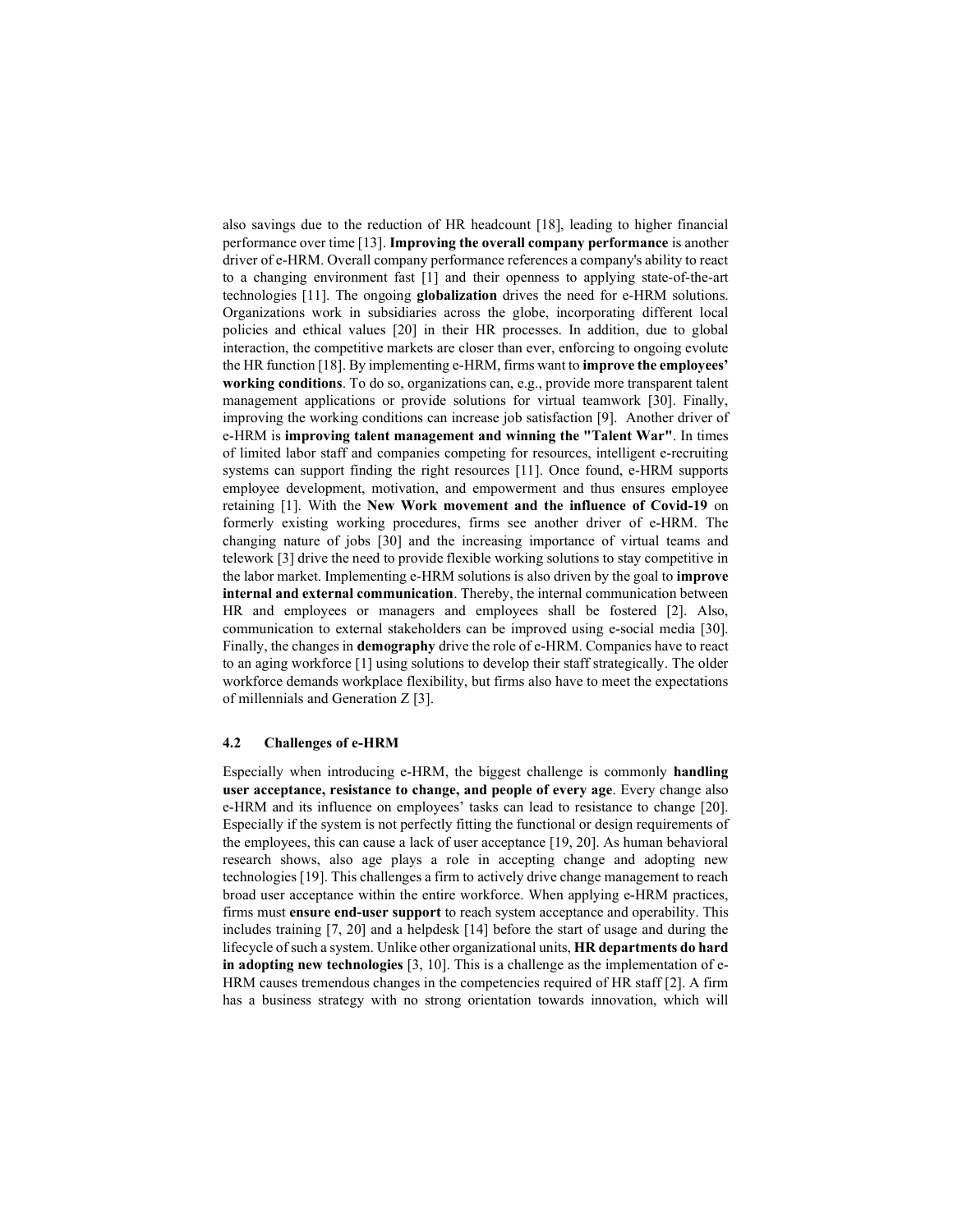endanger e-HRM implementations [13]. Therefore e-HRM activities must fit the business strategy. Organizations usually define specific business goals they need to analyze if aimed e-HRM implementations support this strategy [7] (e.g., outsourcing). Additionally, e-HRM must fit the company, culture, country, and regulatory. This includes aspects of processes that are handled globally [20] and cultural norms that influence employees' respond to e-HRM systems [12]. Furthermore, this covers all regulatory and policies [18, 20] that must be followed when applying e-HRM. When implementing e-HRM, firms must make the technology work and ensure IT skills are available. Successful e-HRM projects depend on the availability of specialized HR and IT skills [13]. Technical accountability (availability and compatibility to legacy systems) is crucial for the success of an e-HRM system [20]. e-HRM must fit the HR strategy and practices. A good e-HRM system must support the organizational workflow and enable the employees to carry out HR activities more efficiently [12]. Even the best system cannot be successful if it does not contain data relevant for the processor does not support the HR practice of a specific organization [14]. Therefore, e-HRM must fit the HR strategy and practices. To successfully implement e-HRM requires executive-level support. Only if the technology and connected practices are supported top-down they can reach the aimed advantages [20]. The probability of getting executive-level support is higher if e-HRM implementations coincide with managerial interests [18]. To conduct a successful e-HRM introduction, firms need to drive the focus shift in the HR department actively. Especially as those changes often lead to a change in HR tasks and roles [10], the HR staff needs to be guided through such a process. Furthermore, e-HRM projects must deal with the challenge of unforeseen cost increase. This can be caused by insufficient resources or long implementation phases that lower the return on investment [20] or unforeseen costs during adoption [7]. In addition, e-HRM applications must fit and integrate. Without proper connections between systems, data cannot be shared efficiently. e-HRM solutions need compatibility with legacy systems if they overtake or exchange data [20]. Finally, data quality and data privacy need to be ensured when e-HRM practices cover HR functions. E-HRM systems need to provide high levels of data quality to be accepted [14]. Ultimately data privacy is vital if employees shall trust these HR applications [7].

#### 4.3 Consequences of e-HRM

Improved HRM services is the top-ranked consequence of e-HRM. Thereby improved means that HR processes become faster and easier to execute [3, 12]. Furthermore, e-HRM supports HRM services to be more distinctive and consistent [14]. Furthermore, the implementation of e-HRM solutions can lead to cost reduction. Recruiting costs can be lowered by e-recruiting [13], and personnel costs can be saved by ensuring that employees, managers, and HR staff can work on higher-value tasks [9]. When e-HRM practices are applied, a firm can create a stronger position of their HR department. When HR services become easier and faster, employees show a higher service satisfaction with the HR department [7]. In addition, the HR staff can focus on more strategic tasks and thus influence the strategic HR outcomes of the organization [1]. In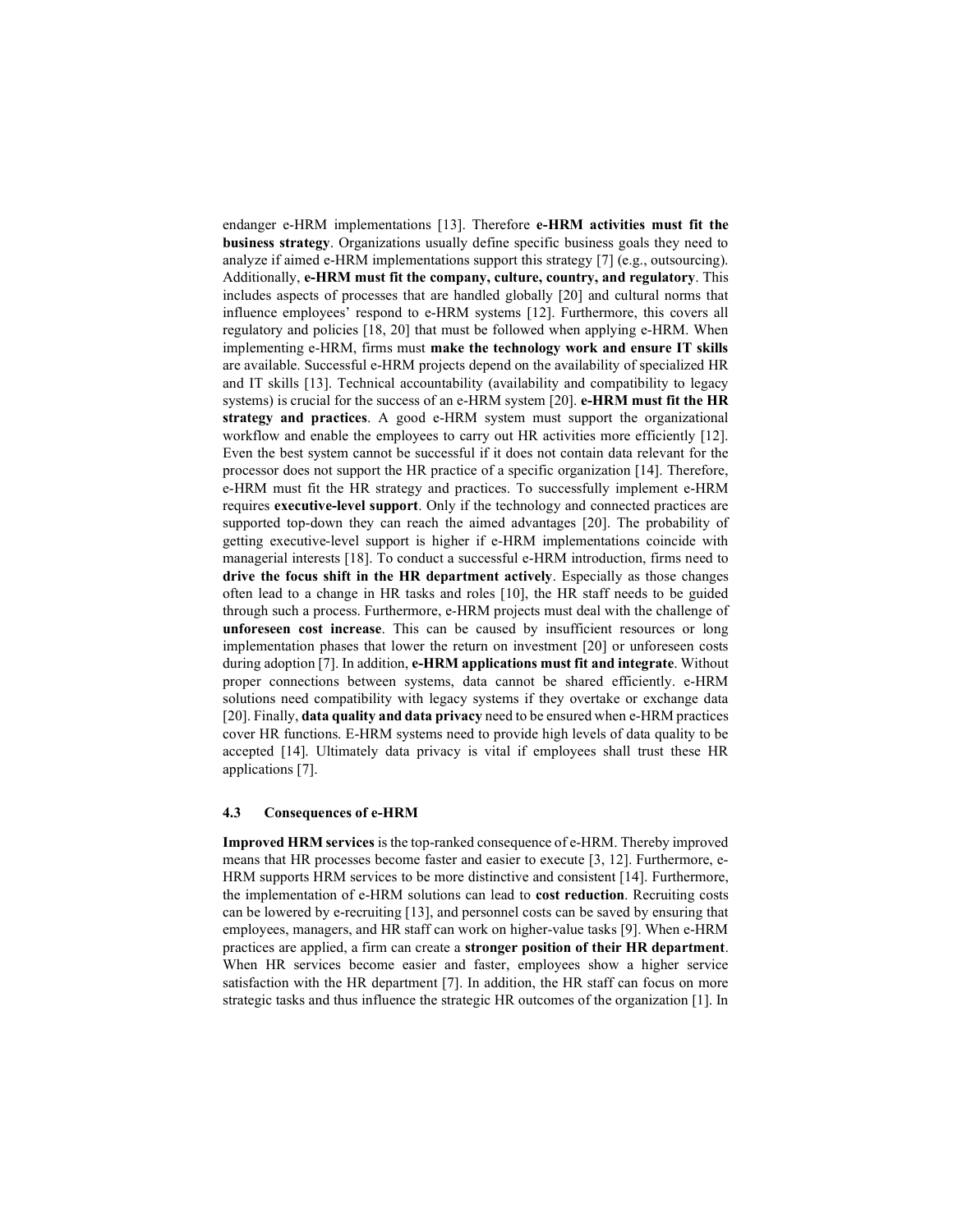addition, fewer administrative tasks can be expected when e-HRM is applied. The daily administrative functions get supported [13], and some processes like access control or time management [16] can be automated or moved into a self-service [30]. E-HRM also provides support for managers, e.g., during recruiting, where e-HRM systems can support the selection and decision process [1]. Also, when controlling the personnel costs, managers can be supported by e-HRM solutions [9] like e-payroll or specific e-manager support systems. Furthermore, e-HRM supports higher overall company performance and competitiveness. Firms can support their company performance by using e-HRM solutions to hire and retain the best available person [7] and ensure HR staff has time to support the organization's development [14]. Thereby, being successful in the workforce market and applying state-of-the-art technologies positively influences competitiveness [1, 12]. Using electronic solutions, the data collection is streamlined by a uniform format [7], leading to better data. The collected data is available where needed and can be shared across organizations [20]. In addition, the possibility to combine specific data sets allows a more strategic use of data (e.g., employee performance, time management, career management) [2]. Improved relationships between employees, HR, and the organization can also be a consequence of e-HRM. The HR staff has more time to focus on relational tasks like career planning or performance management together with the employee [7, 30]. In the same way, HR staff is freed up from operational work to support the organization's strategic development [18]. In addition, e-HRM leads to higher employee satisfaction and less fluctuation. Suppose employees value the e-HRM systems and the entire HR role as beneficial. In that case, this is positively correlated with employee commitment, greater employee satisfaction, and lesser intent to quit [1, 9]. Another consequence of e-HRM is the support for hiring and developing more qualified and diverse employees. Using Artificial Intelligence, for example, can lower the influence of bias on hiring [3] and e-training systems support the development of the workforce [20]. Missing user acceptance can be rated as a pitfall of e-HRM. Especially when an e-HRM system does not work properly or does not fit the processes, it can be hard to get user acceptance [7, 20]. While an increase in diversity is one of the drivers of e-HRM, some studies prove no strong positive effect on diversity goals when using e-HRM. Diversity goals might be limited as minorities especially favor usage of e-recruiting less [30], and biases might persist if machines learn from human behavior [3]. In addition, the usage of e-HRM can lead to a lack of personal connection. E-training systems are not as effective as real learning, and virtual interviews may not always be effective because they do not include rich information like body language [30]. Reduction of HR headcount and enabling of outsourcing can be another consequence of e-HRM. When HR processes are moved into self-service, this not only allows for focusing HR on more strategic topics but also reduces HR headcount [14, 18]. HR process delivery centralizes service centers or prepares to outsource operational HR [7] entirely. Using e-HRM solutions additionally creates more room for flexibility. E-Learning solutions or applications that allow for remote work support the workforces who wish for more flexibility in time and place [13, 30]. Furthermore, e-HRM solutions allow for more transparency. For example, e-recruitment can provide transparent talent acquisition, especially in the internal labor market [7]. Adding to that,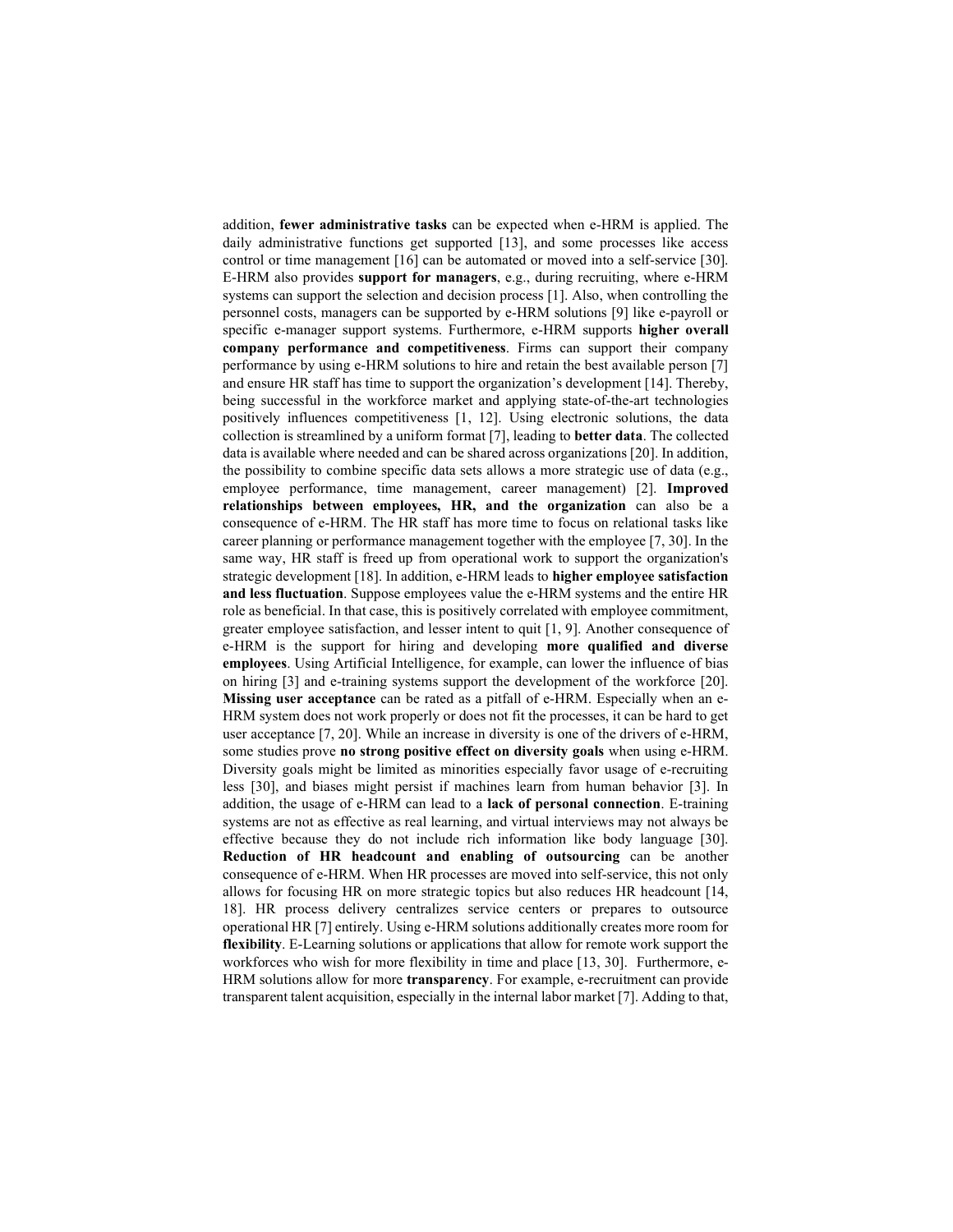high levels of data privacy regulations are a demand of e-HRM. With the numerous data they keep, e-HRM systems can invade personal privacy [31]. Without a data privacy concept, threats to data privacy can endanger the user acceptance of e-HRM and the overall company reputation [19, 20]. In contrast to the high-ranked consequence of cost reduction, other studies unveiled that the usage of e-HRM solutions can lead to higher administrative and transaction costs. For example, when using e-recruiting, firms might have to handle more applications and therefore have higher personnel costs [7]. Another consequence of e-HRM usage might be a missing system fit to process. As e-HRM systems often require standardized processes, it might be hard to reach system fit to process. HR processes are not seldom customized locally to fit country or company regulations [20]. To conduct the needed process, systems must be adapted, which creates additional effort if anyhow possible [3]. Finally, the usage of e-HRM solutions might lead to a dependency on the used technology or the responsible vendor. If the system is not available, HR processes might not be executable [20]. In case the system maintenance is outsourced, the successful handling of operational HR is in the hand of an external vendor [7].

# 5 Synthesis of Results

We developed a conceptual synthesis based on the results of the literature review. Therefore, we differentiate whether the identified drivers, challenges, and consequences of implementing e-HRM are organizational, individual, or technical (Table 1).

As the results show, the consequences of e-HRM are either positive or negative. Based on the synthesis, we identified research highlights. As research highlights, we define the three drivers, challenges, positive and negative consequences studied by most of the identified literature and thus might have a strong influence on project failure (Table 1). Organizations have to incorporate these aspects when planning and to execute e-HRM implementation projects to avoid project failure. Furthermore, we derive theoretical implications and encourage research to uncover any missing aspects and provide avenues to overcome project failure.

Research highlight 1: Drivers of e-HRM are organizational. The synthesis indicates that making the HR function more strategic (9 references), improved HR operational performance (8 references) and digitalization (7 references) are the main drivers of e-HRM (Table 1). All of them have in common that they explain the need why organizations prefer implementing e-HRM systems. This indicates that most e-HRM implementations are not driven based on individual expectations or technical needs but organizational aims. Therefore, firms have to evaluate how they can reach these organizational aims by applying methods, processes, or tools on the technical and individual levels. Some research indicates that shifting HR tasks from being administrative to becoming strategically relevant is necessary [18] to make the HR function more strategic [25]. Furthermore, improving HR operational performance can be reached by automizing tasks using e-HRM systems [11]. Thereby, digitalization as an essential driver of e-HRM is supported by preferred usage of state-of-the-art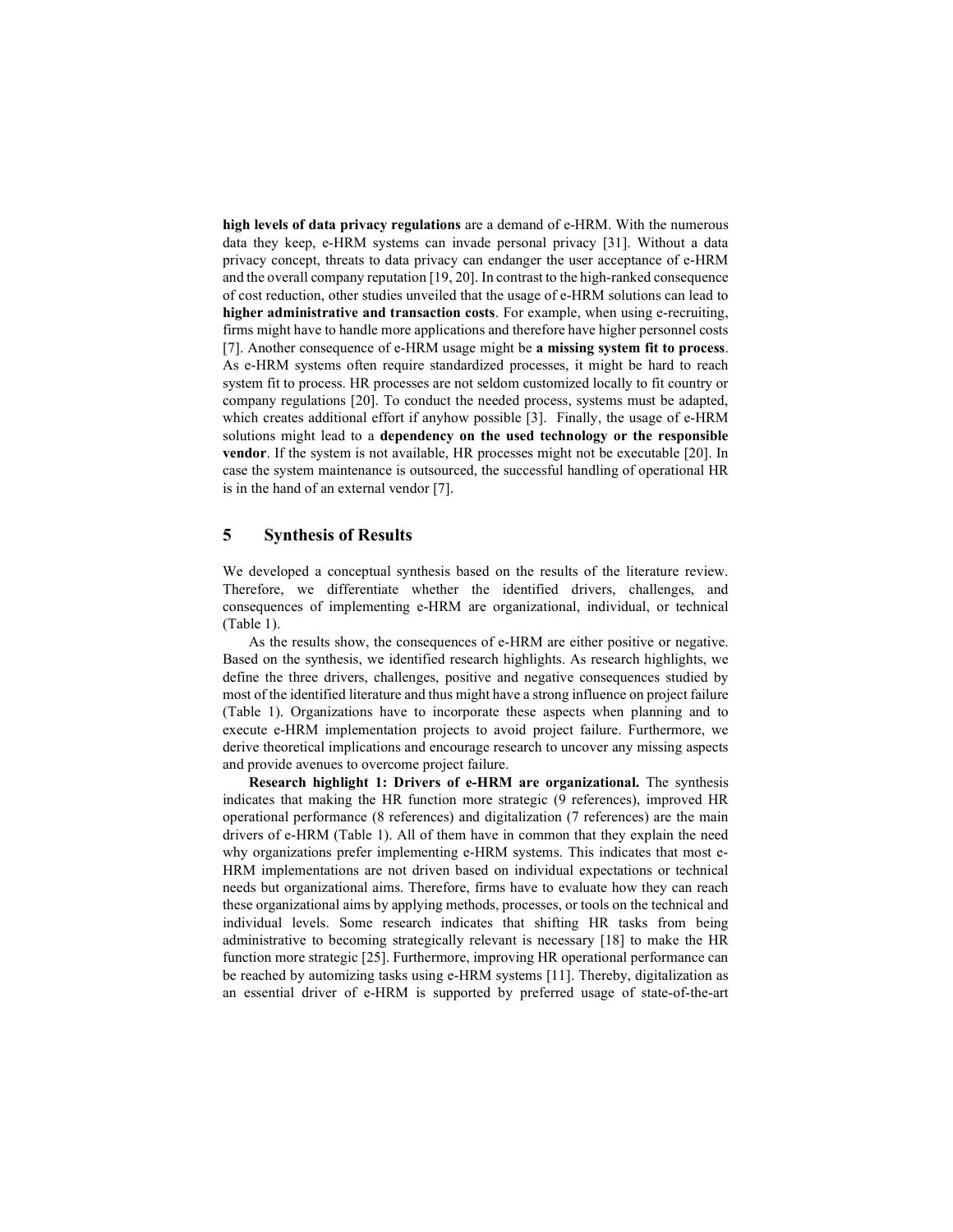technology [11], such as e-social media [1], Artificial Intelligence [3], or Gamification of e-HRM used for recruiting [32].

Research highlight 2: Challenges of e-HRM are individual. The synthesis also shows that handling user acceptance, resistance to change and people of every age (11 references), ensuring user support (10 references) and HR departments doing hard in adopting new technologies (7 references) are the main challenges of e-HRM as prior research identifies (Table 1). These results show that not mainly the organization or technology, but each employee is challenged by e-HRM implementations. This has reasons for how human beings react to changes in processes and technology that they regularly use [33]. Thereby, there are differences in human reaction based on gender, age, education, or origin [7, 19]. This implies that firms have to incorporate knowledge about human behavior and technology adaption when implementing e-HRM systems. Early research indicates that e-HRM projects are challenged by aligning system demands of older employees with those from the younger generations of employees [19]. Some studies even indicate that especially people working in HR departments have a lower technology affinity and therefore do harder or need more training to adapt to new technologies [7].

Research highlight 3: Positive consequences of e-HRM influence the organizational level. The major positive consequences outlined by the synthesis are improved HRM services (13 references), cost reduction (10 references), and a stronger position of HR (9 references), as shown in Table 1. All of these positive consequences have in common that they occur on the organizational level and thereby improve the firm's overall performance. This indicates that firms have to identify specific measures that support the achievement and intensification of these positive consequences. Some research indicates that e-HRM can improve service quality by making the HR processes more distinctive and consistent and thus increasing their efficiency [14]. Cost reduction can be reached by reducing HR headcount [14] or decreasing training costs by providing e-training possibilities [30]. Other research indicates that the e-HRM caused a stronger HR position by reducing the administrative burden on the HR function [18]. Furthermore, e-HRM decreases operational efforts in HR [13] and thereby shifts HR from being administrative to being strategically relevant [18].

Research highlight 4: Negative consequences of e-HRM influence the individual level. The main negative consequences outlined by the synthesis are missing user acceptance (4 references), no substantial positive effect on diversity goals (4 references), and lack of personal connection (4 references), as shown in Table 1. While the positive consequences of e-HRM implementations occur on the organizational level, the negative consequences can be expected on the individual level and thereby challenge employee satisfaction. This implies that firms have to identify methods to minimize the negative consequences as much as possible. Therefore, they must understand the cause of these negative consequences to mitigate them as early as possible during e-HRM implementation. By way of example, missing user acceptance can be caused by private concern and data inaccuracy [20] or users' technology adaption behavior [12]. While more diverse recruiting is often announced as the goal of e-HRM systems like e-recruiting, some research proves the opposite. Thereby they reveal that diversity goals might be limited as research found out that minorities favor usage of e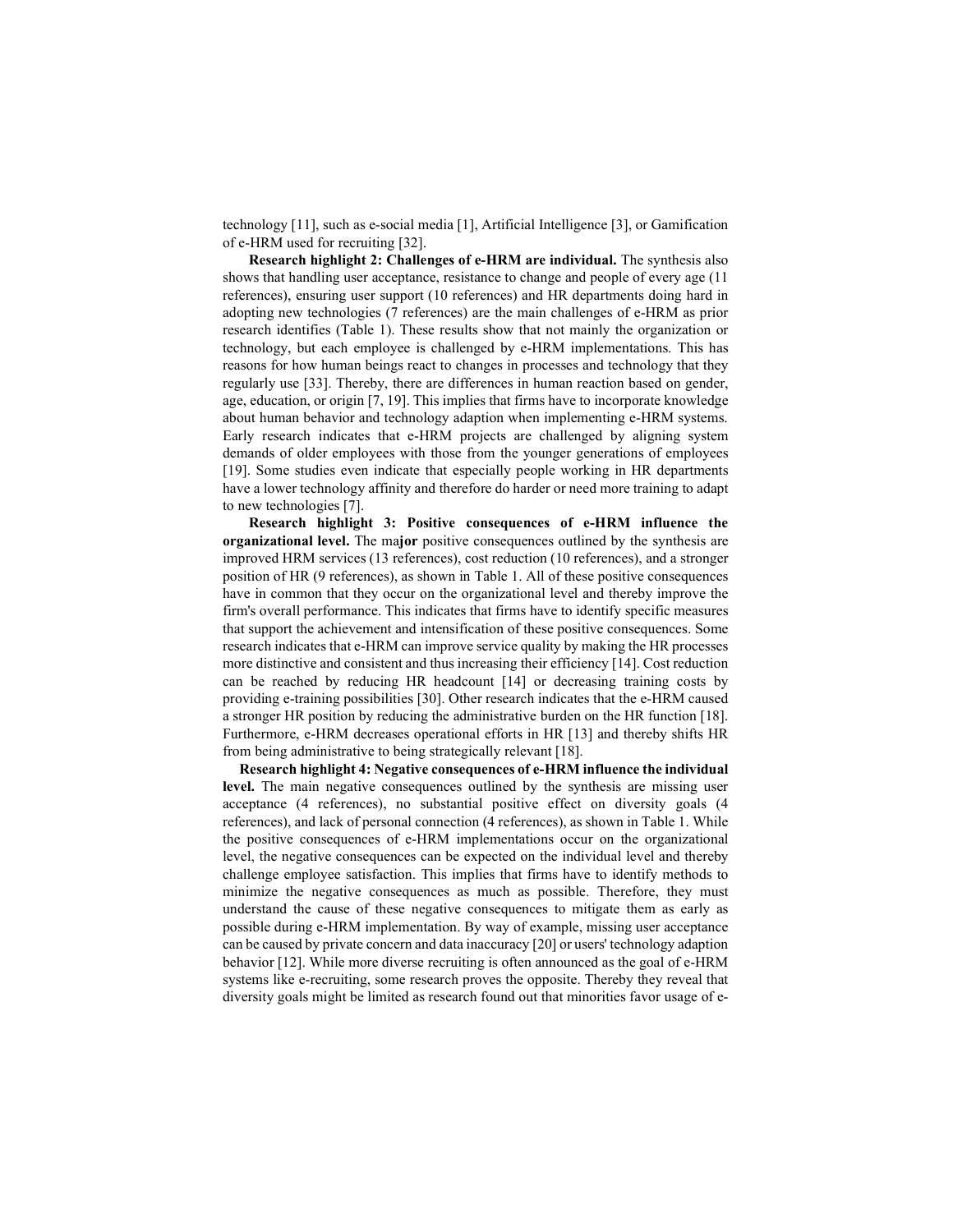recruiting less [30]. Other research outlines that e-HRM contributes to the "digital divide" and loss of personal contacts [19]. Furthermore, employees prefer more interactive and interpersonal approaches to all HR management [30].

|                | Organizational                                                    |                                                                 |                                             |                 | Individual                                                                      |                                           |                         | <b>Technical</b>                                                      |                                 |                |
|----------------|-------------------------------------------------------------------|-----------------------------------------------------------------|---------------------------------------------|-----------------|---------------------------------------------------------------------------------|-------------------------------------------|-------------------------|-----------------------------------------------------------------------|---------------------------------|----------------|
|                |                                                                   | Terms                                                           | References                                  | $\overline{2}$  | Terms                                                                           | References                                | 7                       | Terms                                                                 | References                      | $\overline{5}$ |
| <b>Orivers</b> | Make the HR func-<br>tion more strategic                          |                                                                 | $[1-3, 6, 9,$<br>$12, 17-19$                | $\mathbf{q}$    | Improve employees<br>working conditions                                         | [8, 11, 29]                               | 3                       | Digitalization                                                        | $[1, 3, 10, 12, 17-$<br>19, 29] | 8              |
|                | <b>Improve HR</b><br>operational<br>performance                   |                                                                 | $[1-3, 6, 8, 9,$<br>11, 17]                 | 8               | <b>Improve Talent</b><br>management and<br>Win the "Talent War"                 | [1, 10, 29]                               | 3                       |                                                                       |                                 |                |
|                | <b>Cost Savings</b>                                               |                                                                 | [2, 3, 6, 8,<br>12, 17, 29]                 | $\overline{7}$  | New Work and Covid-<br>19                                                       | [3, 18, 29]                               | 3                       |                                                                       |                                 |                |
|                | Improve overall<br>company performance                            |                                                                 | $[1, 9-12]$                                 | 5               | Improve<br>Communication                                                        | [2, 29]                                   | $\overline{2}$          |                                                                       |                                 |                |
|                | Globalization                                                     |                                                                 | $[1, 2, 17-19]$                             | 5               | Demography                                                                      | [1, 3]                                    | $\overline{2}$          |                                                                       |                                 |                |
| Challenges     | e-HRM activities must<br>fit the business<br>strategy             |                                                                 | [2, 6, 12, 13,<br>17, 19]                   | 6               | Handle user accep-<br>tance, resistance to<br>change and people<br>of every age | [2, 6, 8, 9,<br>$11 - 13.17 -$<br>19, 29] | 11                      | Make<br>technology<br>work and<br>ensure IT<br>skills                 | [6, 8, 12, 17, 19]              | 5              |
|                | e-HRM must fit the<br>company, culture.<br>country and regulatory |                                                                 | [2, 6, 11, 12,<br>19]                       | 5               | <b>Ensure user</b><br>support                                                   | [2, 3, 6, 9,<br>$12.13.17-$<br>19, 29]    | 10                      | e-HRM<br>applications<br>must fit and<br>integrate with<br>each other | [12, 19]                        | 2              |
|                | e-HRM must fit HR<br>strategy and practices                       |                                                                 | [6, 11, 13]<br>19]                          | $\Delta$        | <b>HR</b> departments do<br>hard in adopting<br>new technologies                | $[1-3, 6, 9,$<br>12, 18]                  | $\overline{1}$          | Data Quality<br>and Data<br>Privacy                                   | [6, 13]                         | $\overline{2}$ |
|                | Executive level support<br>needed                                 |                                                                 | [6, 13, 17,<br>19]                          | $\overline{4}$  |                                                                                 |                                           |                         |                                                                       |                                 |                |
|                | Drive focus shift in HR<br>department actively                    |                                                                 | [6, 9, 13, 29]                              | $\overline{4}$  |                                                                                 |                                           |                         |                                                                       |                                 |                |
|                | Unforeseen cost<br>increase                                       |                                                                 | [6, 17, 19]                                 | 3               |                                                                                 |                                           |                         |                                                                       |                                 |                |
| Consequences   | positive                                                          | <b>Improved HRM</b><br>services                                 | [2, 3, 6, 8,<br>$10-13, 17-$<br>19, 29, 30] | 13              | Support for manager                                                             | [1, 8, 12, 17,<br>18, 29, 30]             | $\overline{7}$          | Better data                                                           | [2, 6, 9, 13, 17, 19]           | 6              |
|                |                                                                   | <b>Cost reduction</b>                                           | [2, 3, 6, 8,<br>12, 13, 17,<br>18, 29, 30]  | 10 <sup>1</sup> | Improved employee-<br>HR-organization<br>relationship                           | [6, 12, 13,<br>18, 29]                    | 5                       |                                                                       |                                 |                |
|                |                                                                   | <b>Stronger</b><br>position of HR                               | [1, 2, 6, 8, 9,<br>12, 17, 18,<br>291       | 9               | Higher employee<br>satisfaction and less<br>fluctuation                         | [1, 6, 8, 12]                             | 4                       |                                                                       |                                 |                |
|                |                                                                   | Less administra-<br>tive tasks                                  | [2, 6, 9, 11]<br>12, 17, 19,<br>29, 30, 30] | 9               | More qualified and<br>diverse employees                                         | [1, 8, 12, 29]                            | 4                       |                                                                       |                                 |                |
|                |                                                                   | Higher overall<br>company<br>performance and<br>competitiveness | $[1, 6, 8, 11-$<br>131                      | 6               | More flexibility                                                                | [8, 12, 29]                               | 3                       |                                                                       |                                 |                |
|                |                                                                   | Reduction of HR<br>headcount and<br>enabling of<br>outsourcing  | [6, 9, 13]                                  | 3               | More transparency                                                               | [6, 12]                                   | $\overline{2}$          |                                                                       |                                 |                |
|                | negative                                                          | Partly higher<br>administrative and<br>transaction costs        | [6, 18, 29]                                 | 3               | <b>Missing user</b><br>acceptance                                               | [9, 13, 18,<br>19]                        | $\overline{\mathbf{4}}$ | Missina<br>system fit to<br>process                                   | [1, 3, 19]                      | 3              |
|                |                                                                   | Dependency from<br>technology or<br>vendor                      | [6, 19]                                     | $\overline{2}$  | No strong positive<br>effect on diversity<br>goals                              | [3, 18, 29,<br>301                        | $\overline{\mathbf{4}}$ | High levels of<br>data privacy<br>regulations                         | [18, 19, 30]                    | 3              |
|                |                                                                   |                                                                 |                                             |                 | Lack of personal<br>connection                                                  | [2, 6, 18, 29]                            | $\overline{\mathbf{4}}$ |                                                                       |                                 |                |

Table 1. Results and Synthesis

Note: (+) positive consequence, (-) negative consequence, ∑= Sum of references, bold letters = research highlight with high impact on<br>avoiding project failure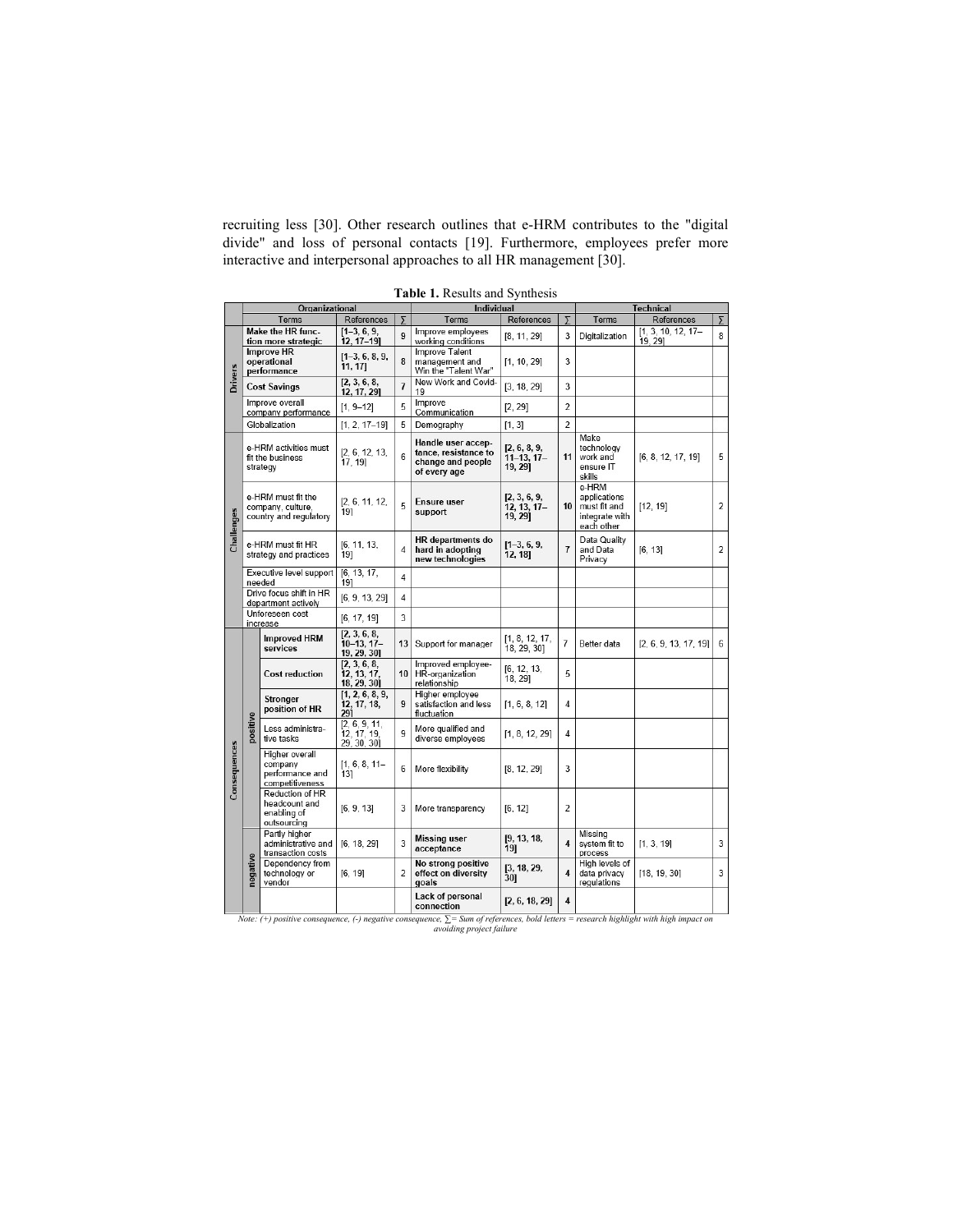# 6 Discussion, Implications, and Limitations

## 6.1 Theoretical implications

We contribute to e-HRM research by providing research highlights, which summarize the central tenets of what drivers, challenges, and consequences influence e-HRM project failure. We provide a synthesis of e-HRM, offering a baseline for future research and extending the past literature. Our synthesis outlines those aspects that are important to avoid project failure. While we also propose regularly enhancing the synthesis with findings that might occur based on proceeding digitalization [4], we want to encourage consequential research on the research highlights.

Furthermore, we reveal that e-HRM is driven by organizational goals and mainly delivers positive consequences on the organizational level.

On the other hand, we indicate that e-HRM implementation and usage deal with challenges and lead to negative consequences mainly on the individual level. We argue that advantages occur on the organizational level and challenges and disadvantages mainly on the individual level influencing e-HRM project failure.

Furthermore, we propose that future research focuses on how these research highlights can be influenced proactively. We argue that incorporating the knowledge of the research highlights in change management research [34] can provide new insights and empirical evidence on the effect strength of research highlights on e-HRM project outcome. For example, future research should evaluate the correlation between the early implementation of end-users and training effort on user acceptance and project success.

Based on change management research, transformational changes like e-HRM projects demand organizational and individual improvements to be successful [34]. Research can adapt the change management process [34] to the individual aspects of e-HRM. This might imply that e-HRM projects have a more substantial personal component than other IS projects due to their HR relation. Concerning classical change management, this implies different actions in the specific change management steps. For instance, creating a feeling of urgency for e-HRM projects in the first step [34] might be different from hardware or financial system projects as those usually have more calculable benefits.

Summing up, we make five contributions to e-HRM research from an overall perspective: (1) We provide a comprehensive synthesis of drivers, challenges, and consequences of e-HRM. (2) We show that the main drivers and main positive consequences of e-HRM are on an organizational level. (3) We provide evidence that the main challenges and negative consequences of e-HRM are on an individual level. (4) We propose a future research avenue asking for the empirical evidence on the effect strength of identified research highlights on e-HRM project outcome (5) We provide a baseline for research on an e-HRM specific change management process.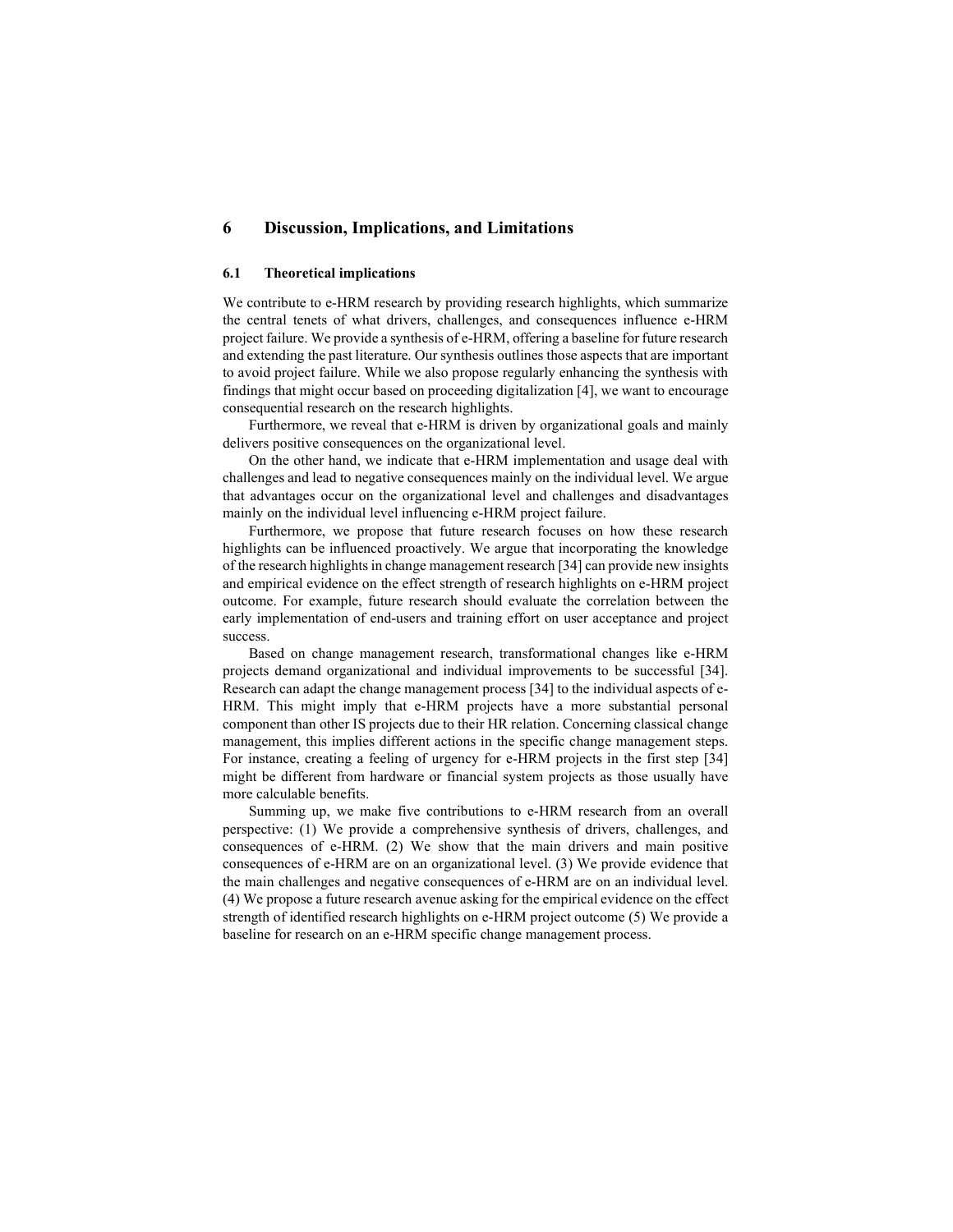#### 6.2 Practical implications

Organizations expect several positive consequences by introducing different e-HRM systems in various HR functions. Thereby they have to proactively mitigate several negative consequences and address multiple challenges. The e-HRM implementations furthermore are driven by various reasons. Whereas organizations mainly drive the implementation decisions, challenges and consequences influence individuals, too. Our results provide firms with valuable insights that, if recognized and translated into actions thoughtfully, can prevent the failure of e-HRM projects. The knowledge about supposable challenges and possible disadvantages mainly occurring on the individual level allows firms to handle and mitigate them proactively. Especially the identified mainly individual challenges and negative consequences allow for perspective and proactive handling during e-HRM projects and e-HRM usage, e.g., by applying best practice change management methods [34].

#### 6.3 Limitations and Future Research

Our research methodology has limitations as the approach to filter out relevant literature has some downsides. By selecting the described set of journals, we automatically deselected other journals that might have provided further insights. However, our literature choices are made with the best intentions to provide a comprehensive e-HRM synthesis by analyzing them in a structured way.

Future research might use this literature review as a starting base to evaluate a synthesized set of drivers, challenges, and consequences of e-HRM. We encourage future researchers to provide results from case studies and drive empirical evidence to create a proven e-HRM change management model by combining existing models. Case studies thereby support data collection that can be used to evaluate e-HRM specific research models.

Future research might identify additional drivers, challenges, and consequences of e-HRM arising because of ongoing digitalization. Especially the usage of Artificial Intelligence (AI) might bring up additional drivers, challenges, and consequences, e.g., ethical or moral implications when using AI during candidate selection. This actual e-HRM literature review can further enhance our synthesis based on new upcoming e-HRM systems promoted by continuing digitalization.

# 7 Conclusion

This paper provides a comprehensive synthesis of drivers, challenges, and consequences of e-HRM. We unveiled that drivers and positive consequences of e-HRM are mainly on an organizational level. Contrary, challenges and negative consequences mainly affect the individual. In sustaining their competitive position within a digitized and globalized environment, organizations introduce e-HRM solutions. Our e-HRM synthesis and proposed further research can support them in creating a vision of their e-HRM landscape and applying consequence-oriented change management during e-HRM implementations.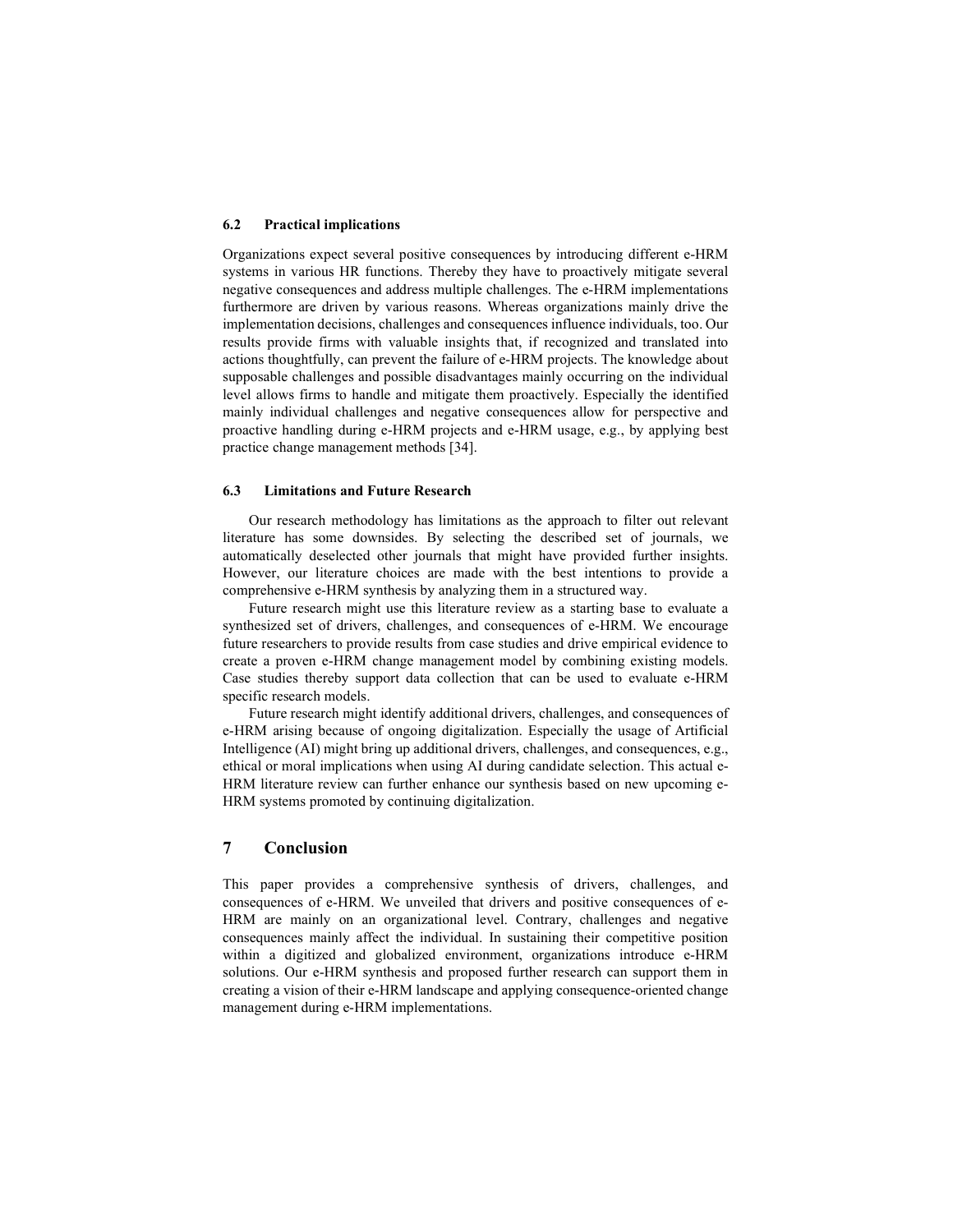# References

- 1. L'Écuyer, F., Fabi, B., Raymond, L., Uwizeyemungu, S.: Strategic alignment of IT and human resources: Testing a mediation model of e-HRM in manufacturing SMEs. Proceedings of the 52nd Hawaii International Conference on System Sciences (2019)
- 2. Marler, J. H. and Fisher, S. L.: An evidence-based review of e-HRM and strategic human resource management. Human Resource Management Review, 18–36 (2013)
- 3. Minbaeva, D.: Disrupted HR? Human Resource Management Review (2020)
- 4. Groß, M. (ed.): Yes, AI Can: The Artificial Intelligence Gold Rush Between Optimistic HR Software Providers, Skeptical HR Managers, and Corporate Ethical Virtues. Springer, Cham (2021)
- 5. Toader, A.: Digitalisation of the Human Resource Department. 13 (2): 127–39. Scientific Annals of the "Al. I. Cuza" University, Iasi. Sociology & Social Work / Analele Stiintifice Ale Universitatii "Al. I. Cuza" Iasi Sociologie Si Asistenta Sociala, 127–139 (2020)
- 6. Wehrle, M., Lechler, S., Gracht, H. A. v. d., Hartmann, E.: Digitalization and its Impact on the Future Role of SCM Executives in Talent Management - An International Cross-Industry Delphi Study. J Bus Logist 41, 356–383 (2020)
- 7. Bondarouk, T., Parry, E., Furtmueller, E.: Electronic HRM- four decades of research on adoption and consequences. The International Journal of Human Resource (2016)
- 8. Foster, S.: Why e-HR projects fail to deliver business benefits. http://www.legalisland2008.com/NGAHR-Why-eHR-Projects-Fail-To-Beliver-Business-Benefits.pdf
- 9. Hauff, S., Alewell, D., Hansen, N.K.: HRM System Strength and HRM Target Achievement—Toward a Broader Understanding of HRM Processes. Human Resource Management, 715–729 (2016)
- 10. Grant, D., Newell, S.: Realizing the strategic potential of e-HRM. Journal of Strategic Information Systems, 187–192 (2013)
- 11. Bradel, M., Steininger, D. M., Daniel, V.: How can digital start-ups successfully recruit IT professionals? Proceedings of the 27th European Conference on Information Systems (ECIS) (2019)
- 12. Iqbal, N., Ahmad, M., Allen, M. M. C., Raziq, M. M.: Does e-HRM improve labour productivity? A study of commercial bank workplaces in Pakistan. Employee Relations, 281–297 (2018)
- 13. Martini, M., Cavenago, D., Marafioti, E.: Exploring types, drivers and outcomes of social e-HRM. Employee Relations, 788–806 (2020)
- 14. Bondarouk, T., Harms, R., Lepak, D.: Does e-HRM lead to better HRM service? The International Journal of Human Resource (2015)
- 15. Ruël, H. J. M., Bondarouk, T. V., Looise, J. K.: e-HRM: Innovation or irritation. Explorative empirical study in five large companies on web-based HRM. Management Revue, 364–380 (2004)
- 16. Strohmeier, S. and Kabst, R. Configurations of e-HRM an empirical exploration. Employee Relations, 333–353 (2014)
- 17. Lepak, D.P. and Snell, S.A.: Virtual HR: strategic human resource management in the 21st century. Human Resource Management Review, 215–234 (1998)
- 18. Marler, J.H. and Parry, E.: Human resource management, strategic involvement and e-HRM technology. The International Journal of Human Resource Management (2015)